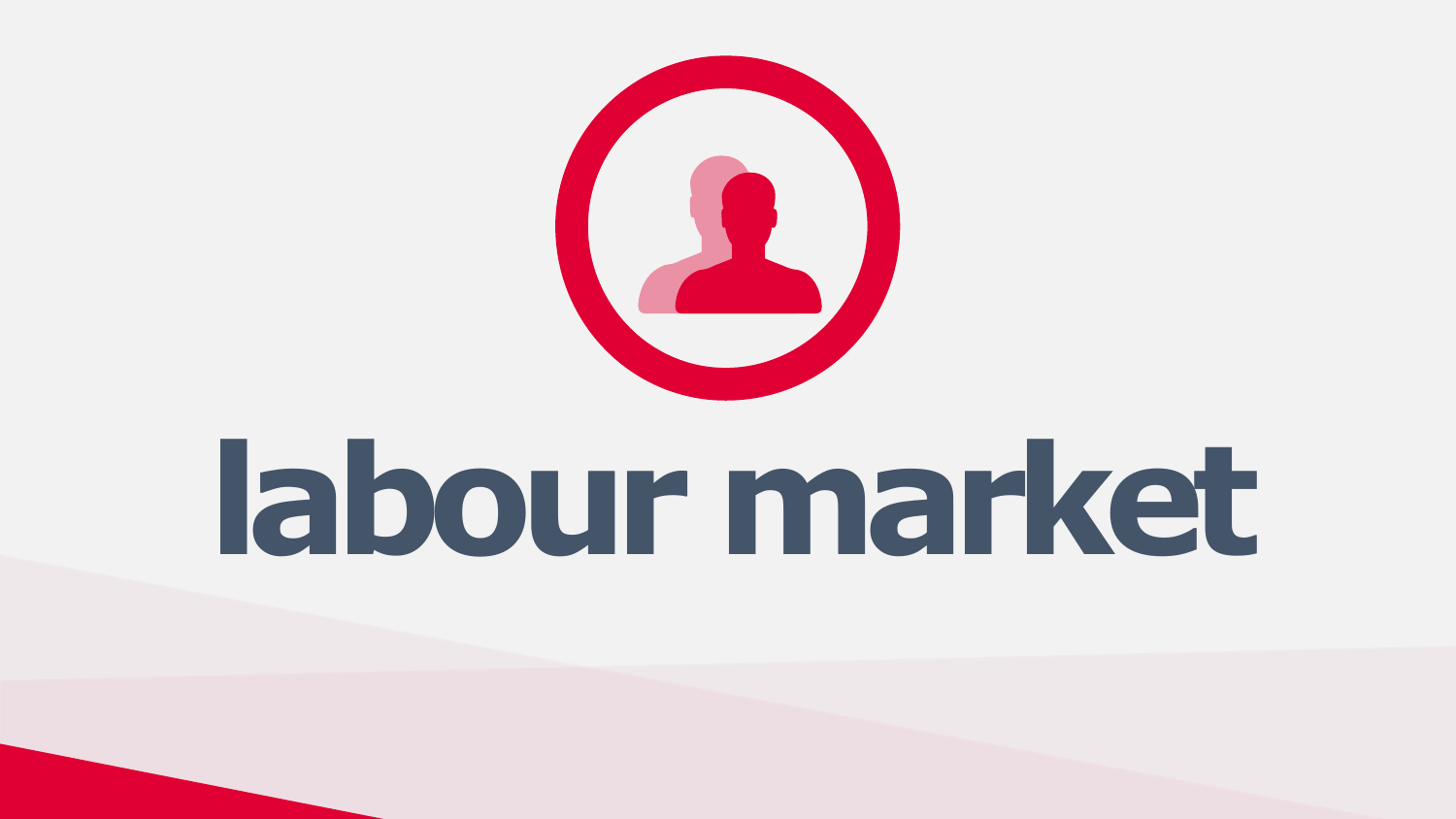



## **Calgary CMA Historical Unemployment Rate, Labour Force & Employment**



*Source: Statistics Canada, December 2021*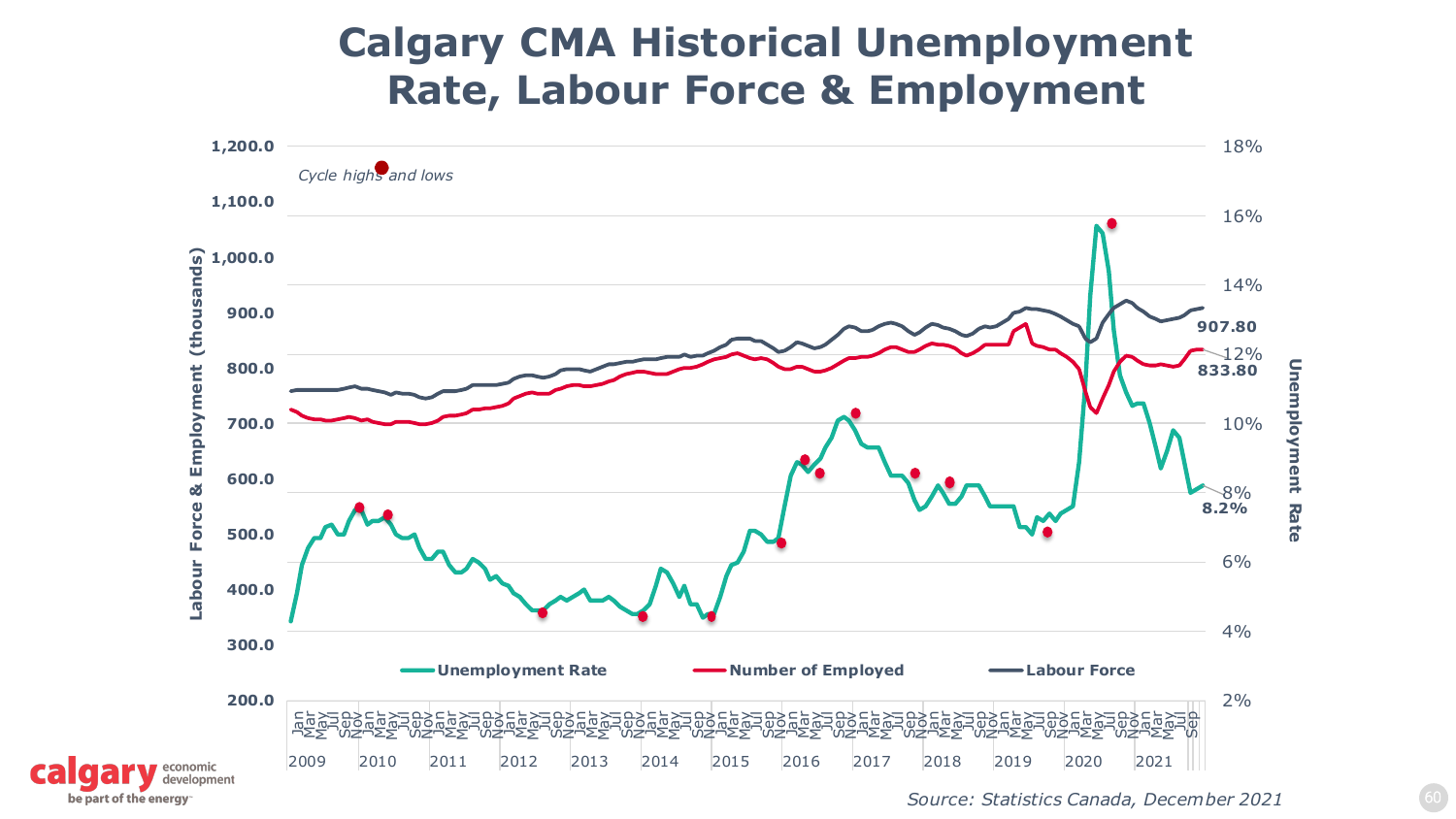



cal

## **Unemployment Rate Across Canada**

*Source: Statistics Canada*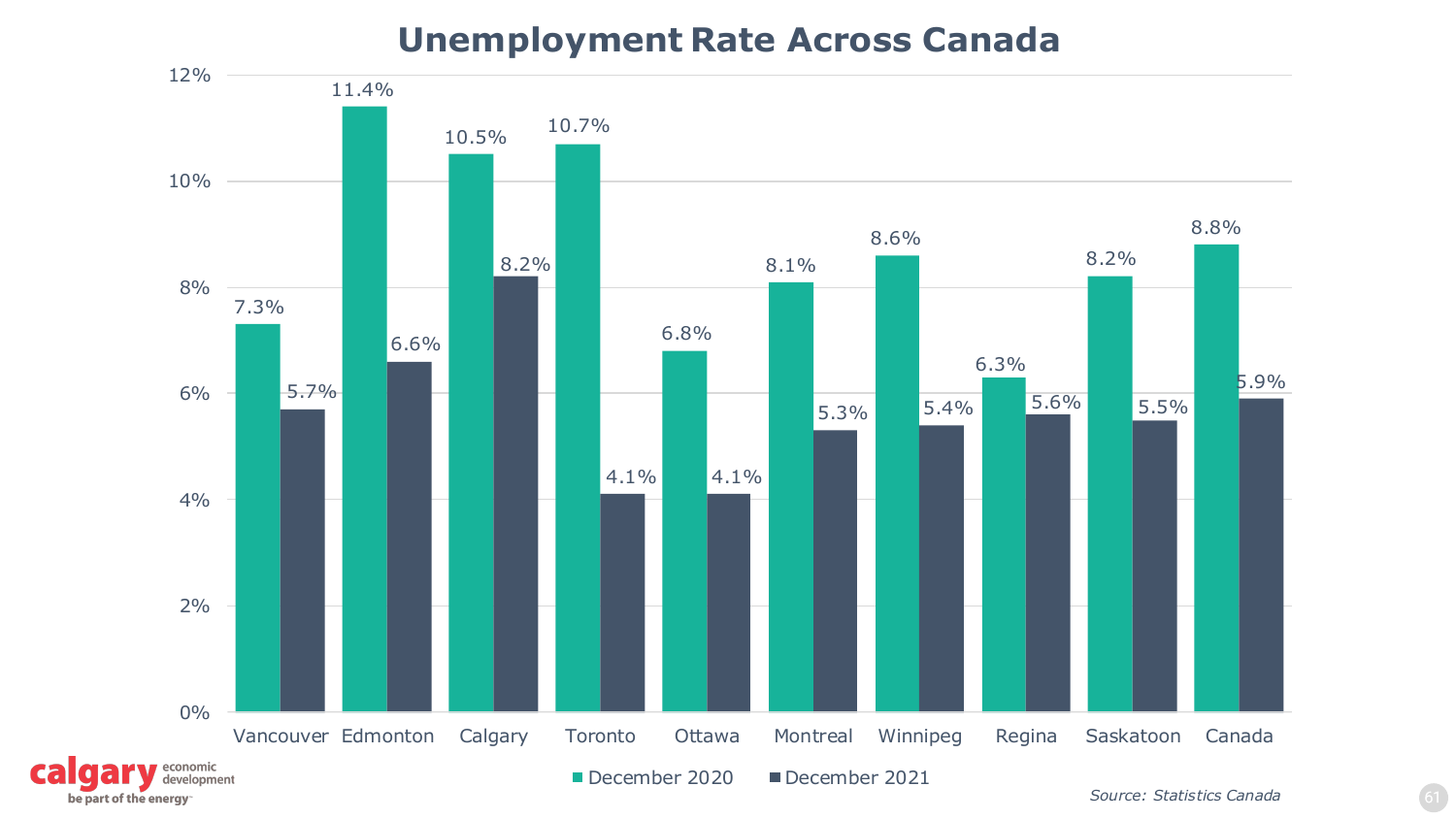









## **Employment Growth Across Canada**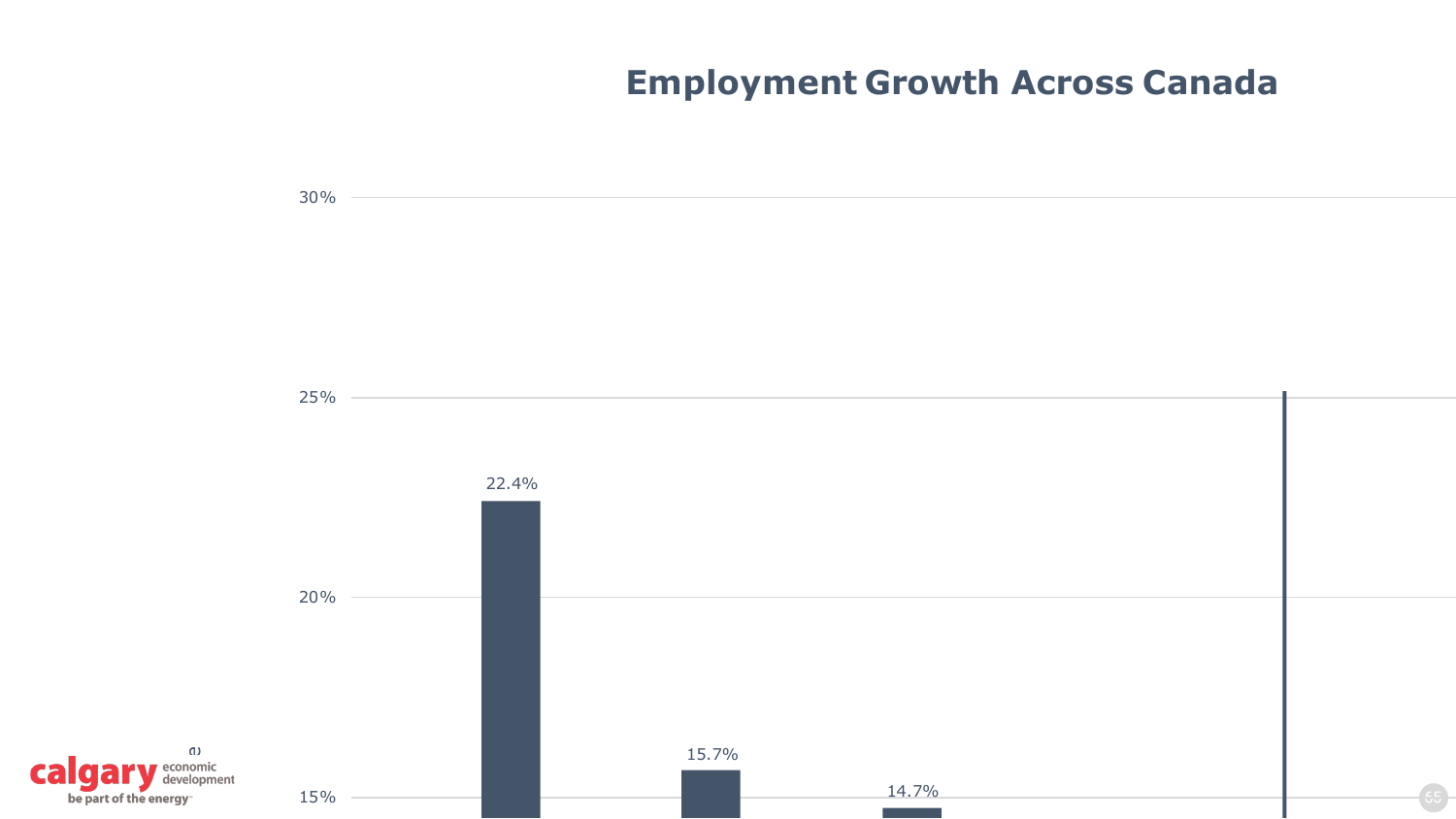## **Forecast Employment by Industry**

. . .

### Calgary CMA Employment Forecast by Industry

#### **Goods-Producing Industries**



| Calgary CMA Employment Forecast by Industry                                                                     | 2022F                                                | 2026F   | <b>Total Change</b><br>2022F-2026F<br>$($ % $)$ |
|-----------------------------------------------------------------------------------------------------------------|------------------------------------------------------|---------|-------------------------------------------------|
| Goods-Producing Industries                                                                                      | 188,394                                              | 199,547 | 5.9%                                            |
| Manufacturing                                                                                                   | 44,793                                               | 44,319  | $-1.1\%$                                        |
| Construction                                                                                                    | 80,772                                               | 87,418  | 8.2%                                            |
| <b>Primary and Utilities</b>                                                                                    | 62,828                                               | 67,809  | 7.9%                                            |
| Services-Producing Industries                                                                                   | 665,813                                              | 726,369 | $9.1\%$                                         |
| <b>Wholesale Trade</b>                                                                                          | 28,511                                               | 28,653  | $0.5\%$                                         |
| <b>Retail Trade</b>                                                                                             | 91,567                                               | 93,917  | 2.6%                                            |
| Transportation and Warehousing                                                                                  | 53,738                                               | 59,350  | 10.4%                                           |
| Information and Cultural Industries                                                                             | 12,856                                               | 14,456  | 12.4%                                           |
| Finance and Insurance, Real Estate and Rental and Leasing, and<br>Building, Business and Other Support Services | 82,329                                               | 83,261  | $1.1\%$                                         |
| Professional, Scientific and Technical Services                                                                 | 96,033                                               | 103,735 | 8.0%                                            |
| <b>Educational Services</b>                                                                                     | 62,075                                               | 65,867  | $6.1\%$                                         |
| <b>Health Care and Social Assistance</b>                                                                        | 112,950                                              | 122,924 | 8.8%                                            |
| Arts, Entertainment, and Recreation                                                                             | 20,777                                               | 27,173  | 30.8%                                           |
| <b>Accommodation and Food Services</b>                                                                          | 44,570                                               | 59,717  | 34.0%                                           |
| <b>Other Services</b>                                                                                           | 29,760                                               | 38,000  | 27.7%                                           |
| <b>Public Administration</b>                                                                                    | 30,649                                               | 28,182  | $-8.0\%$                                        |
| All Industries                                                                                                  | 854,207                                              | 924,782 | 8.3%                                            |
|                                                                                                                 | Source: The Conference Board of Canada, January 2022 |         |                                                 |



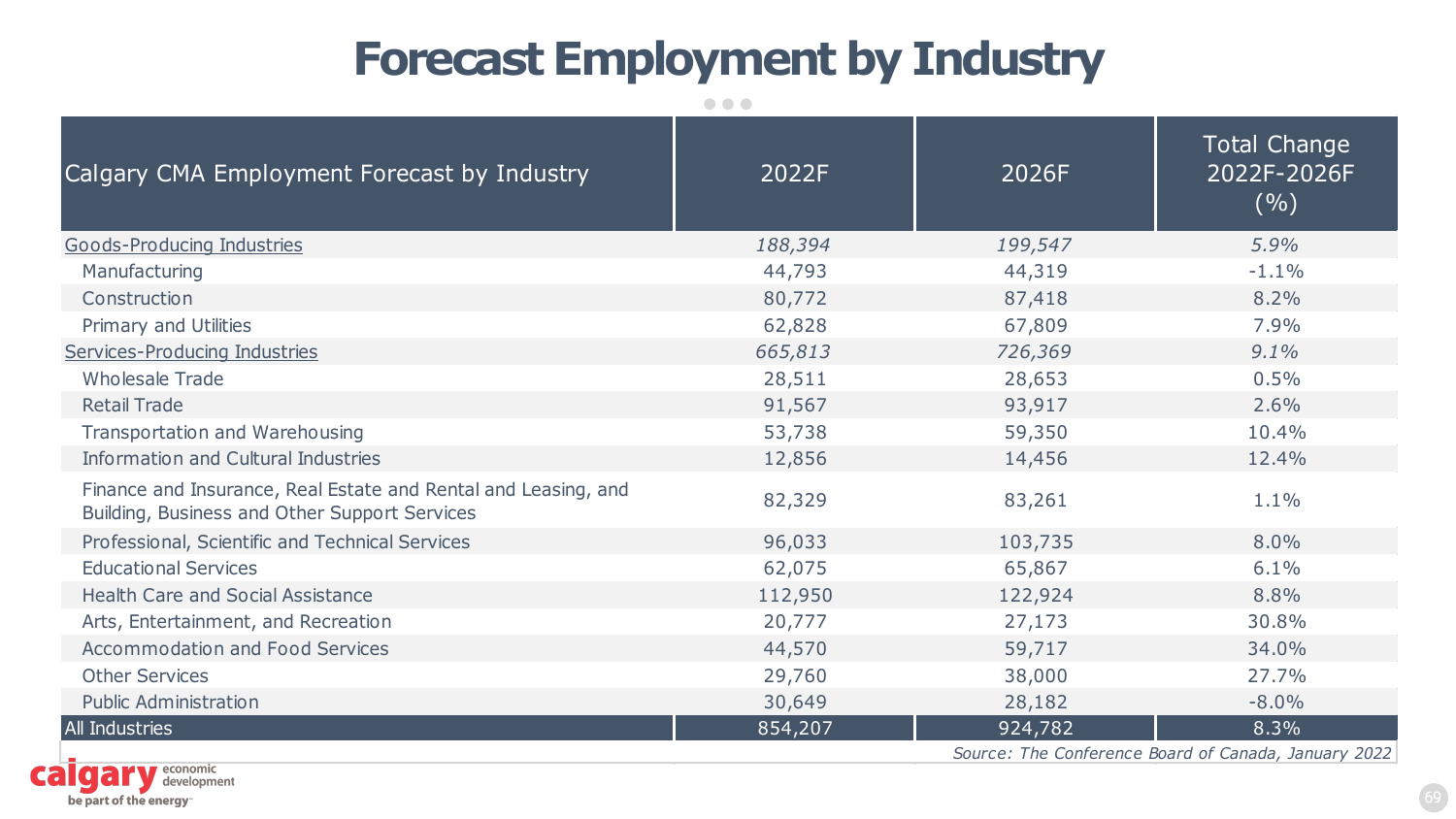71



ca

## **Labour Force Productivity**

*Source: 2020 Real GDP & Employment, The Conference Board of Canada, Spring 2021*

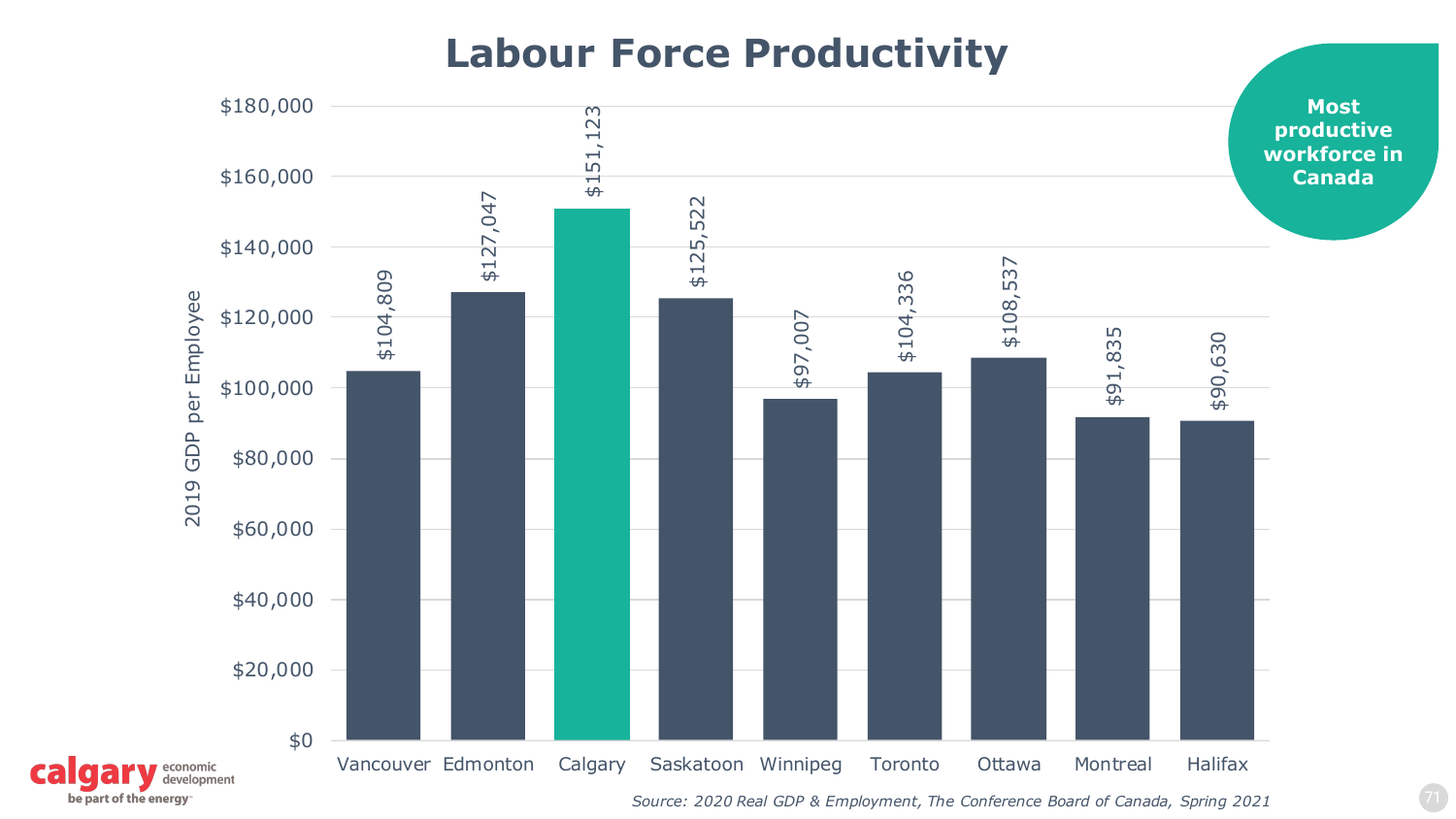



**M** economic development be part of the energy

## **Average Wages and Salaries Across Canada**

*Source: The Conference Board of Canada, January 2022*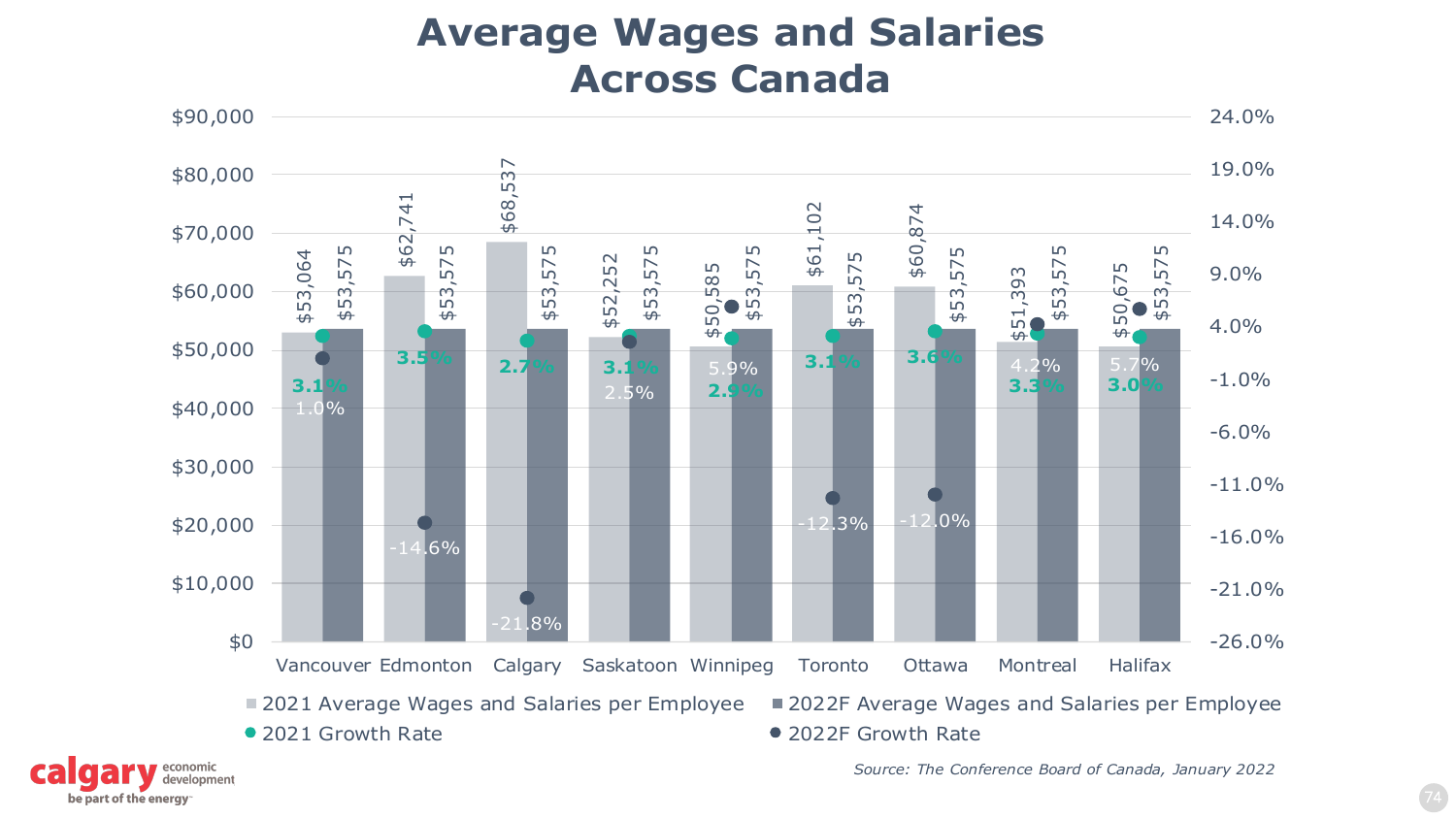



**Ca** 

## **Average Wages and Salaries Growth Rates Across Canada**

*Source: The Conference Board of Canada, January 2022*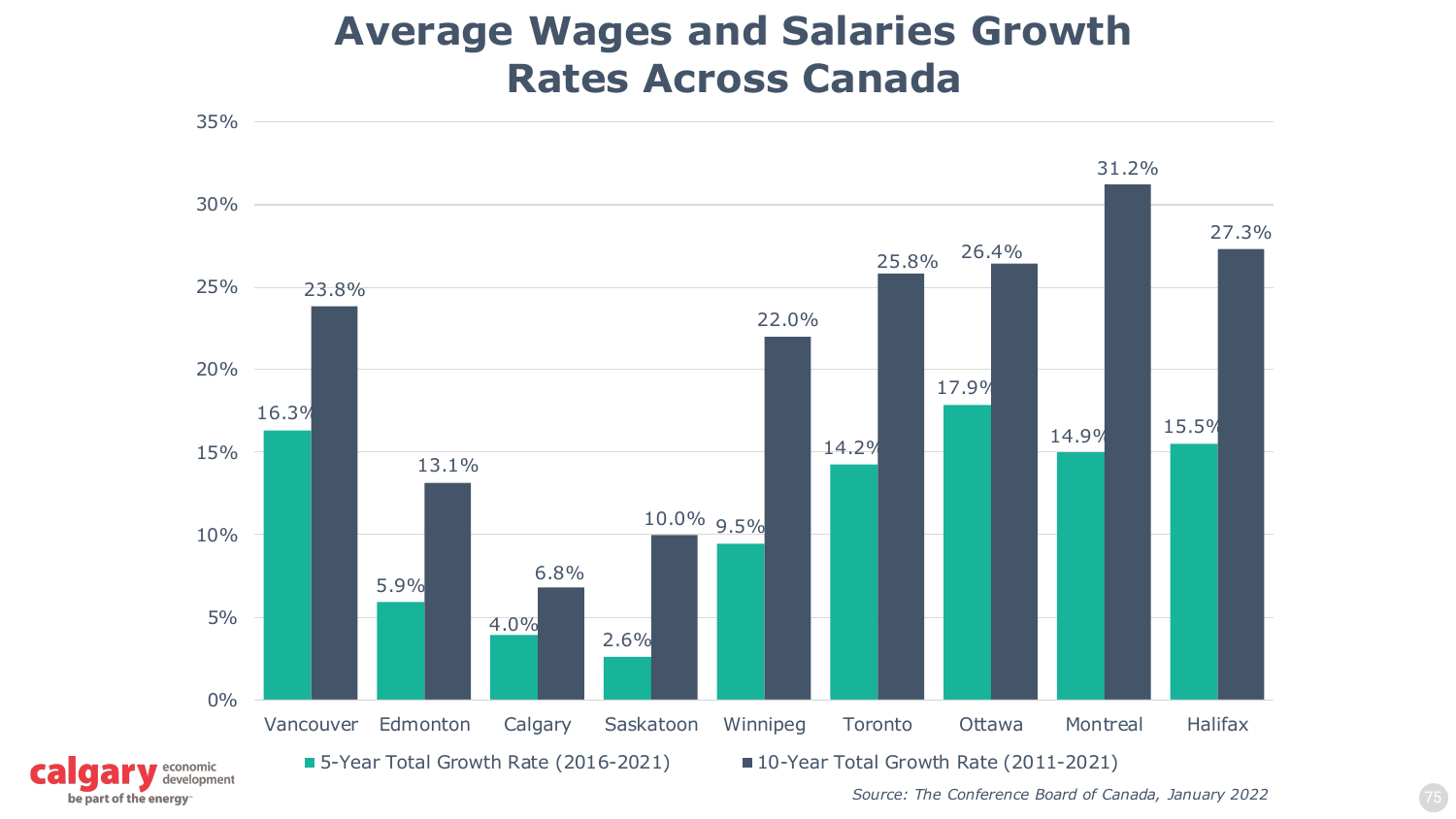25.0%







\$80,000

## **Personal Income per Capita**